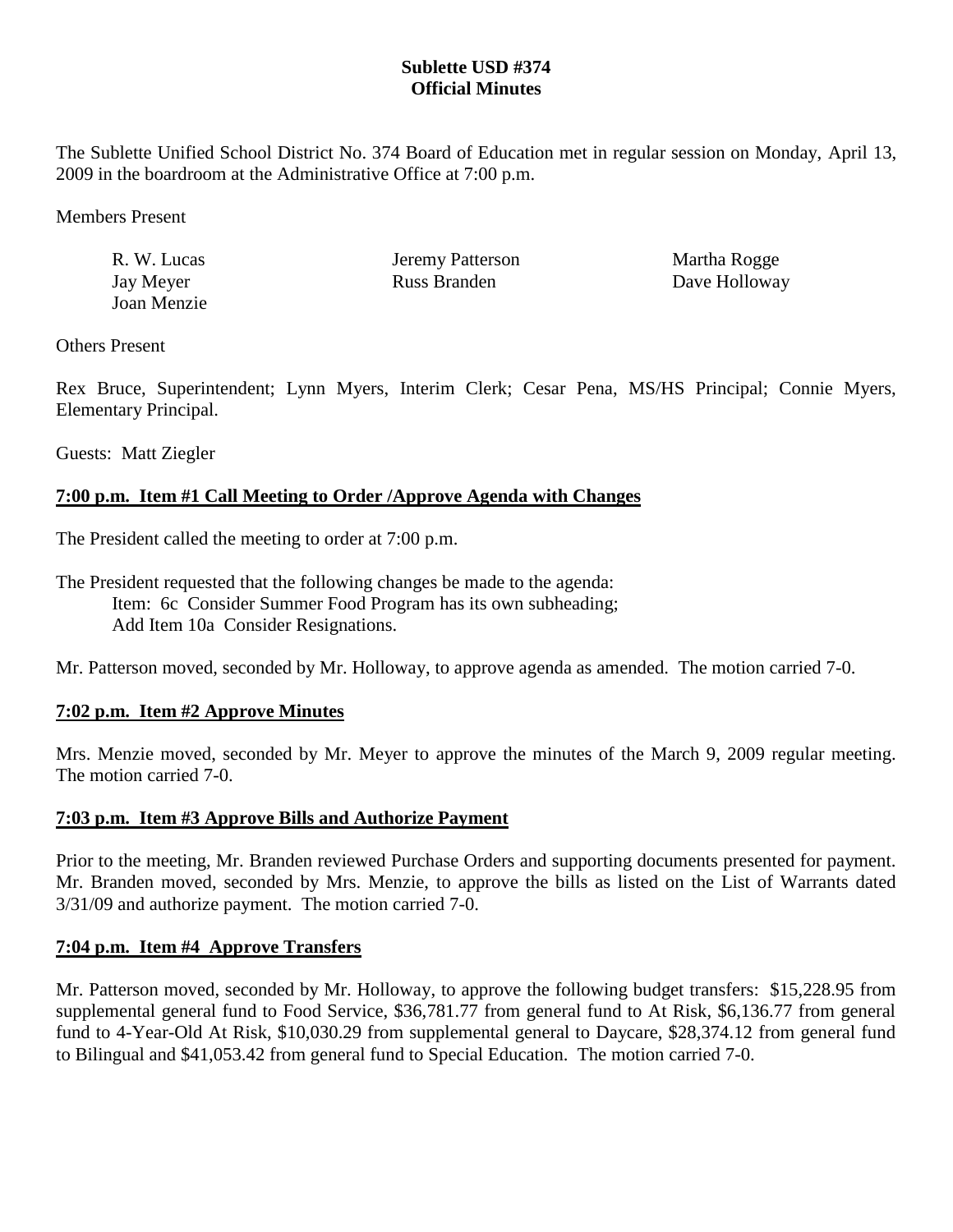Board Minutes Page 2 April 13, 2009

### **PUBLIC FORUM**

There was no public forum at this meeting

#### **7:08 p.m. Item #5 Reports**

#### Curriculum

There was a written report from Mrs. Stevens presented to the Board.

#### Principals:

Mr. Cesar Pena informed the Board that Summer Rhone won the American Vision Award at the National Scholastic Art & Writing Awards Contest, held in New York City, for her drawing "Carmelo". He also said that Baseball, Softball, Track and Golf were into full swing. The following activities were taking place this month: Mrs. Thomas' and Mrs. Ziegler's Play, Kays Grandfriends Banquet, State Music Festival, and Middle School Track Meet and that State Assessments would be over.

Mrs. Connie Myers informed the Board that Mrs. Bruce, Mrs. Stevens, Mrs. Miller & Mrs. Deanna Myers had handled the unfortunate death of Cristian Gonzalez, without outside help. She also said that the State Department had extended to deadline for the Math assessment to April 21 and the Science assessment to April 28. The following activities are scheduled:  $5<sup>th</sup>$  Grade-Conservation Tour April 20, Literacy Night April 23, Centera Bank Millionaire for Day April 24 and Grandfriends Day May 1.

#### SWPRSC/HPEC

Mrs. Martha Rogge reported on HPEC and SWPRSC Board meetings.

#### Superintendent:

Mr. Bruce discussed the fact that the strategies for improving state assessment scores are working and that the following grants are being written: Playground Surfacing, Buses, and Food Service Equipment.

#### S-Club

Mr. Matt Ziegler presented the S-Club Trip information. Mrs. Menzie moved, seconded by Mr. Meyer to approve the S-Club Trip to Kansas City on June 1 and 2. The motion carried 7-0.

#### **7:50 p.m. Item #6 Select Board Members to present diplomas**

| a. $8^{th}$ Grade Promotion May 21, 2009 - 7:00 p.m.    | Mr. Meyer and Mrs. Menzie.   |
|---------------------------------------------------------|------------------------------|
| b. High School Graduation May $16$ , $2009 - 4:00$ p.m. | Mr. Holloway and Mrs. Rogge. |

#### **7:55 p.m. Item #6c Consider Summer Food Program**

Mr. Meyer moved, seconded by Mr. Patterson, to have the Summer Food Program in June and July. The motion carried 7-0.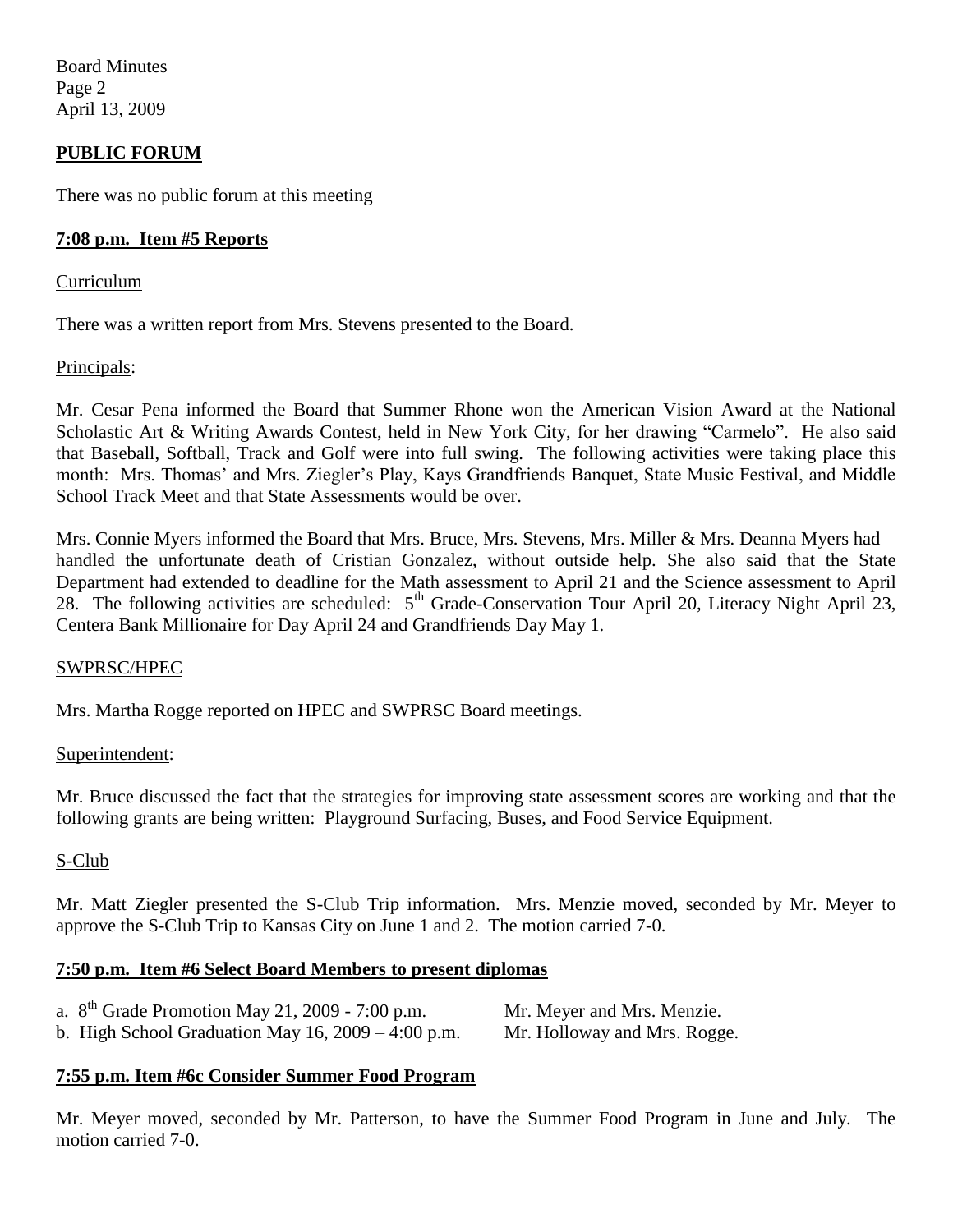#### **8:00 p.m. Item #7 Consider School Calendar**

Mr. Patterson moved, seconded by Mr. Holloway, to approve the 2009/2010 school calendar as presented. The motion carried 7-0.

#### **8:01 p.m. Item #8 Executive Session - Negotiations**

Mr. Meyer moved, seconded by Mrs. Menzie, to go into executive session to discuss negotiations for the 2009/2010 school year and to reconvene to open session in the boardroom at 8:06 p.m. The motion carried 7-0.

### **8:07 p.m. Item #9 Consider Negotiated Agreement**

Mr. Branden moved, seconded by Mr. Patterson, to give the negotiating team permission to present a proposal to the staff that reads "staff shall arrive fifteen minutes prior to the beginning of the school day". The motion carried 7-0.

The president requested a five minute break at 8:15 p.m. with the meeting to reconvene to open session in the boardroom at 8:20 p.m.

### **8:20 p.m. Item #10 Executive Session – Non-elected Personnel**

Mrs. Rogge moved, seconded by Mr. Meyer, to go into executive session to discuss non-elected personnel, in order to protect the privacy interest of an identifiable individual(s), to include Mr. Bruce and Mr. Pena in executive session, and to reconvene to open session in the boardroom at 8:50 p.m. The motion carried 7-0.

The Board reconvened to open session at 8:50 p.m.

Mrs. Rogge moved, seconded by Mr. Meyer, to go into executive session to discuss non-elected personnel, in order to protect the privacy interest of an identifiable individual(s), to include Mr. Bruce and Mr. Pena in executive session, and to reconvene to open session in the boardroom at 9:10 p.m. The motion carried 7-0. Mr. Pena left the executive session at 9:00 p.m.

The Board reconvened to open session at 9:10 p.m.

Mrs. Rogge moved, seconded by Mr. Meyer, to go into executive session to discuss non-elected personnel, in order to protect the privacy interest of an identifiable individual(s), to include Mr. Bruce in executive session, and to reconvene to open session in the boardroom at 9:20 p.m. The motion carried 7-0.

The Board reconvened to open session at 9:20 p.m.

### **9:20 p.m. #10a Consider Resignations**

Mrs. Rogge moved, seconded by Mrs. Menzie, to give accept the resignation of Cheri Simpson as Cheerleader Sponsor and thank her for great years of service in this position. The motion carried 7-0.